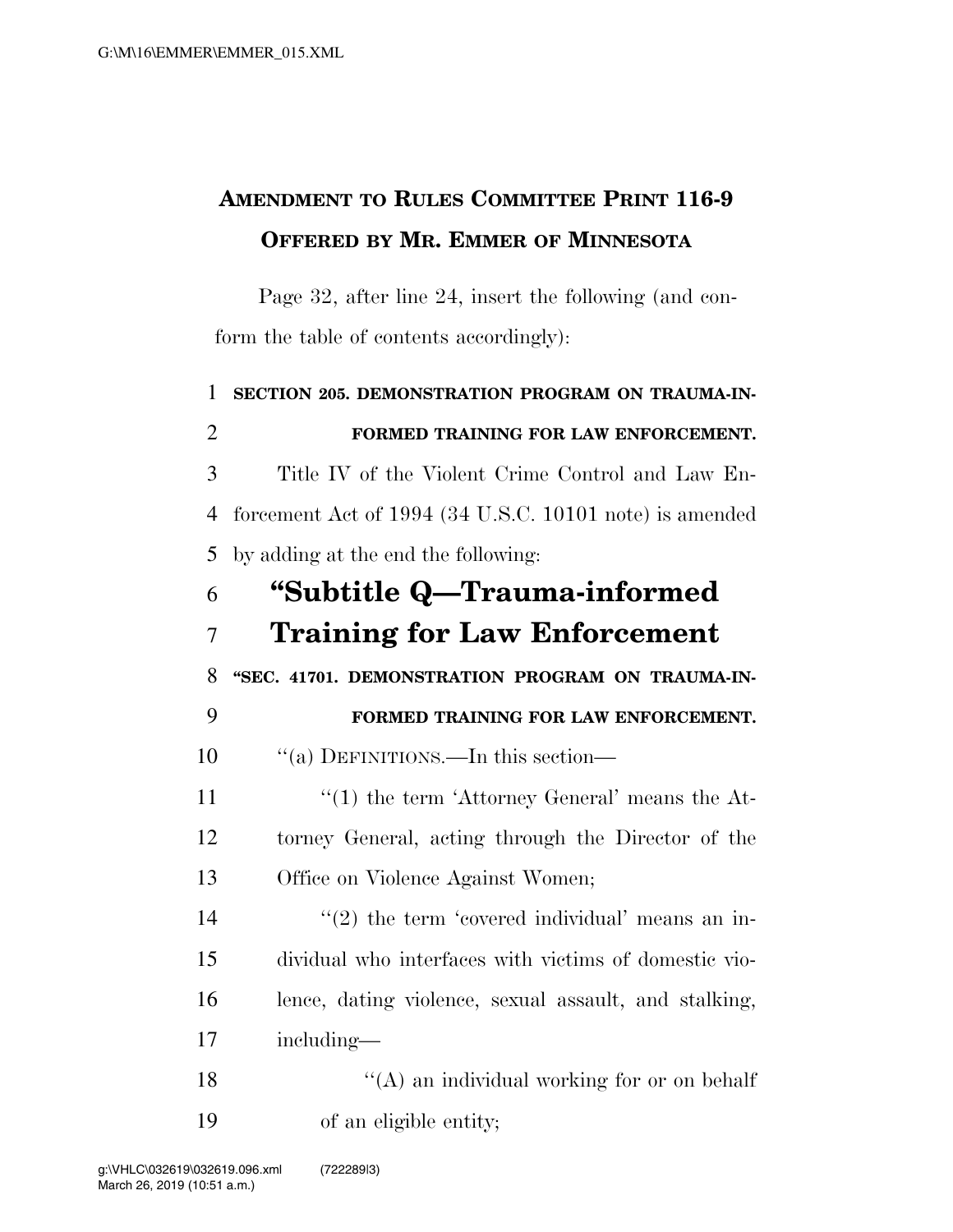| $\mathbf{1}$   | "(B) a school or university administrator;             |
|----------------|--------------------------------------------------------|
| $\overline{2}$ | and                                                    |
| 3              | "(C) an emergency services or medical em-              |
| $\overline{4}$ | ployee;                                                |
| 5              | $(3)$ the term 'demonstration site', with respect      |
| 6              | to an eligible entity that receives a grant under this |
| $\overline{7}$ | section, means—                                        |
| 8              | $\lq\lq$ if the eligible entity is a law enforce-      |
| 9              | ment agency described in paragraph $(4)(A)$ , the      |
| 10             | area over which the eligible entity has jurisdic-      |
| 11             | tion; and                                              |
| 12             | $\lq\lq (B)$ if the eligible entity is an organiza-    |
| 13             | tion or agency described in paragraph $(4)(B)$ ,       |
| 14             | the area over which a law enforcement agency           |
| 15             | described in paragraph $(4)(A)$ that is working        |
| 16             | in collaboration with the eligible entity has ju-      |
| 17             | risdiction; and                                        |
| 18             | $"$ (4) the term 'eligible entity' means—              |
| 19             | "(A) a State, local, territorial, or Tribal            |
| 20             | law enforcement agency; or                             |
| 21             | $\lq\lq$ (B) a national, regional, or local victim     |
| 22             | services organization or agency working in col-        |
| 23             | laboration with a law enforcement agency de-           |
| 24             | scribed in subparagraph $(A)$ .                        |
| 25             | "(b) GRANTS AUTHORIZED.—                               |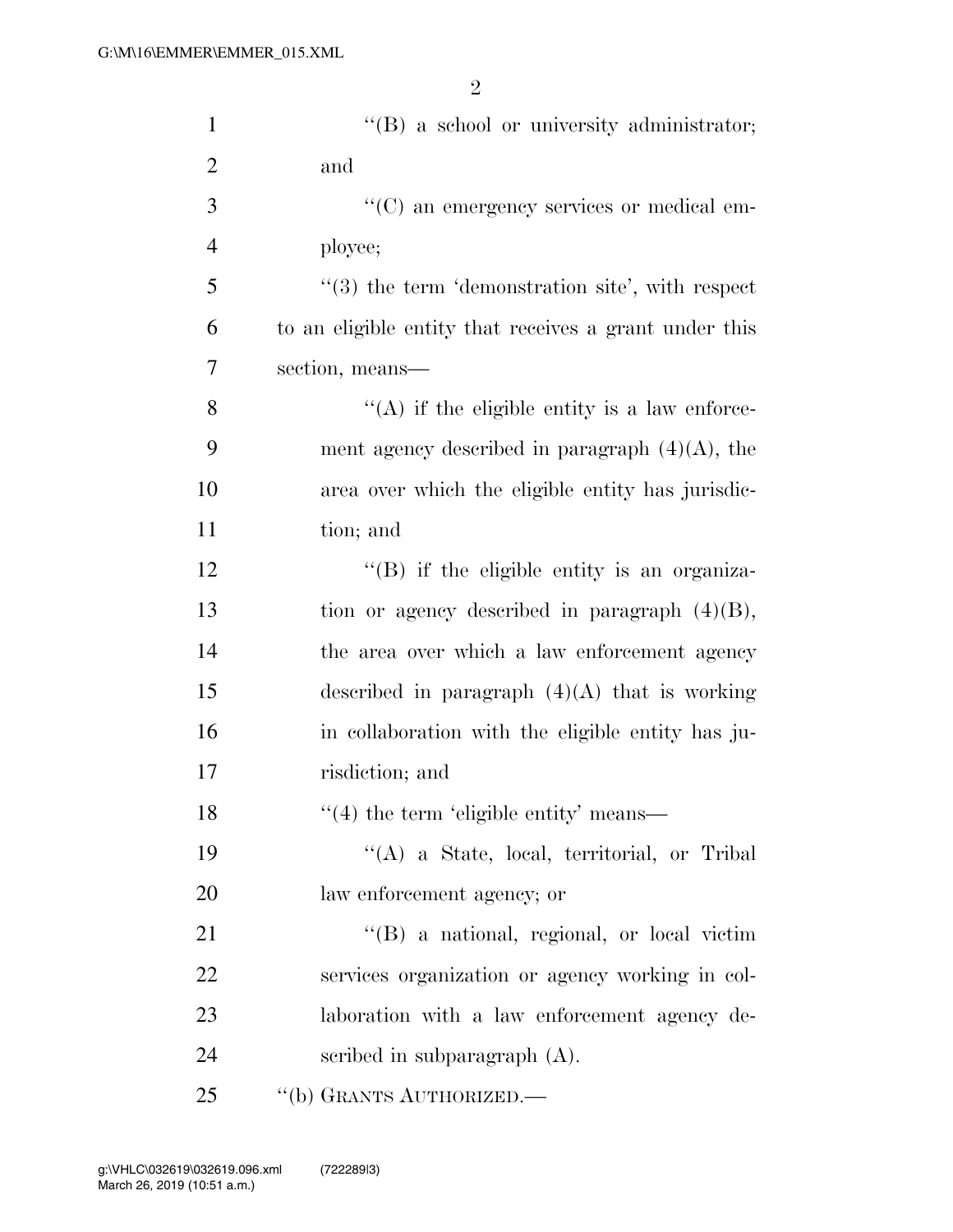| $\mathbf{1}$   | "(1) IN GENERAL.—The Attorney General shall           |
|----------------|-------------------------------------------------------|
| $\overline{2}$ | award grants on a competitive basis to eligible enti- |
| 3              | ties to carry out the demonstration program under     |
| $\overline{4}$ | this section by implementing evidence-based or        |
| 5              | promising policies and practices to incorporate trau- |
| 6              | ma-informed techniques designed to-                   |
| 7              | $\lq\lq$ prevent re-traumatization of the vic-        |
| 8              | tim;                                                  |
| 9              | "(B) ensure that covered individuals use              |
| 10             | evidence-based practices to respond to and in-        |
| 11             | vestigate cases of domestic violence, dating vio-     |
| 12             | lence, sexual assault, and stalking;                  |
| 13             | "(C) improve communication between vic-               |
| 14             | tims and law enforcement officers in an effort        |
| 15             | to increase the likelihood of the successful in-      |
| 16             | vestigation and prosecution of the reported           |
| 17             | crime in a manner that protects the victim to         |
| 18             | the greatest extent possible;                         |
| 19             | "(D) increase collaboration among stake-              |
| 20             | holders who are part of the coordinated commu-        |
| 21             | nity response to domestic violence, dating vio-       |
| 22             | lence, sexual assault, and stalking; and              |
| 23             | $\lq\lq(E)$ evaluate the effectiveness of the         |
| 24             | training process and content by measuring—            |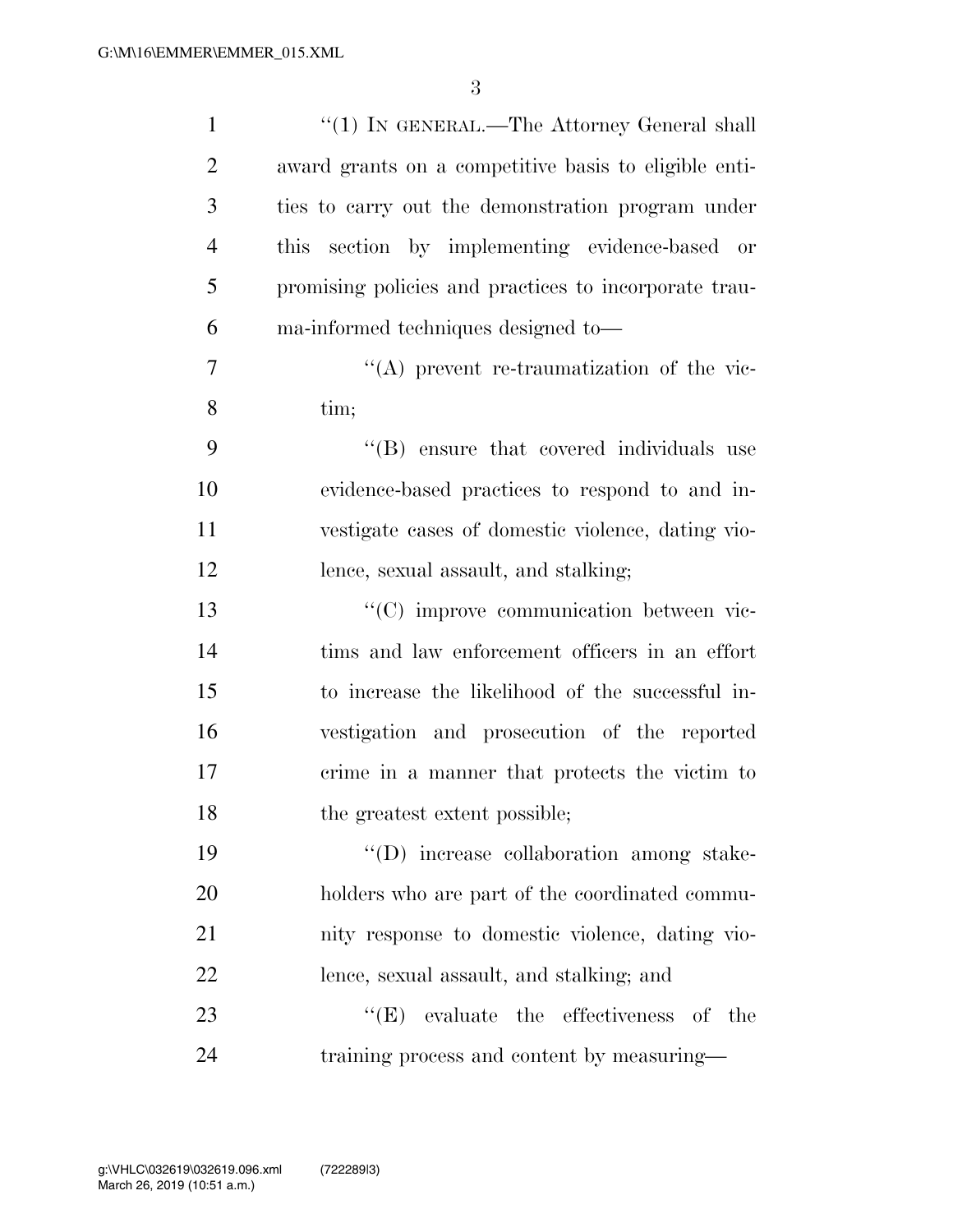| $\mathbf{1}$   | "(i) investigative and prosecutorial                    |
|----------------|---------------------------------------------------------|
| $\overline{2}$ | practices and outcomes; and                             |
| 3              | "(ii) the well-being of victims and                     |
| $\overline{4}$ | their satisfaction with the criminal justice            |
| 5              | process.                                                |
| 6              | "(2) TERM.—The Attorney General shall make              |
| 7              | grants under this section for each of the first 2 fis-  |
| 8              | cal years beginning after the date of enactment of      |
| 9              | this Act.                                               |
| 10             | "(3) AWARD BASIS.—The Attorney General                  |
| 11             | shall award grants under this section to multiple eli-  |
| 12             | gible entities for use in a variety of settings and     |
| 13             | communities, including—                                 |
| 14             | "(A) urban, suburban, Tribal, remote, and               |
| 15             | rural areas;                                            |
| 16             | $\lq\lq$ (B) college campuses; or                       |
| 17             | "(C) traditionally underserved commu-                   |
| 18             | nities.                                                 |
| 19             | "(c) USE OF FUNDS.—An eligible entity that receives     |
| 20             | a grant under this section shall use the grant to-      |
| 21             | $\lq(1)$ train covered individuals within the dem-      |
| 22             | onstration site of the eligible entity to use evidence- |
| 23             | based, trauma-informed techniques and knowledge of      |
| 24             | crime victims' rights throughout an investigation       |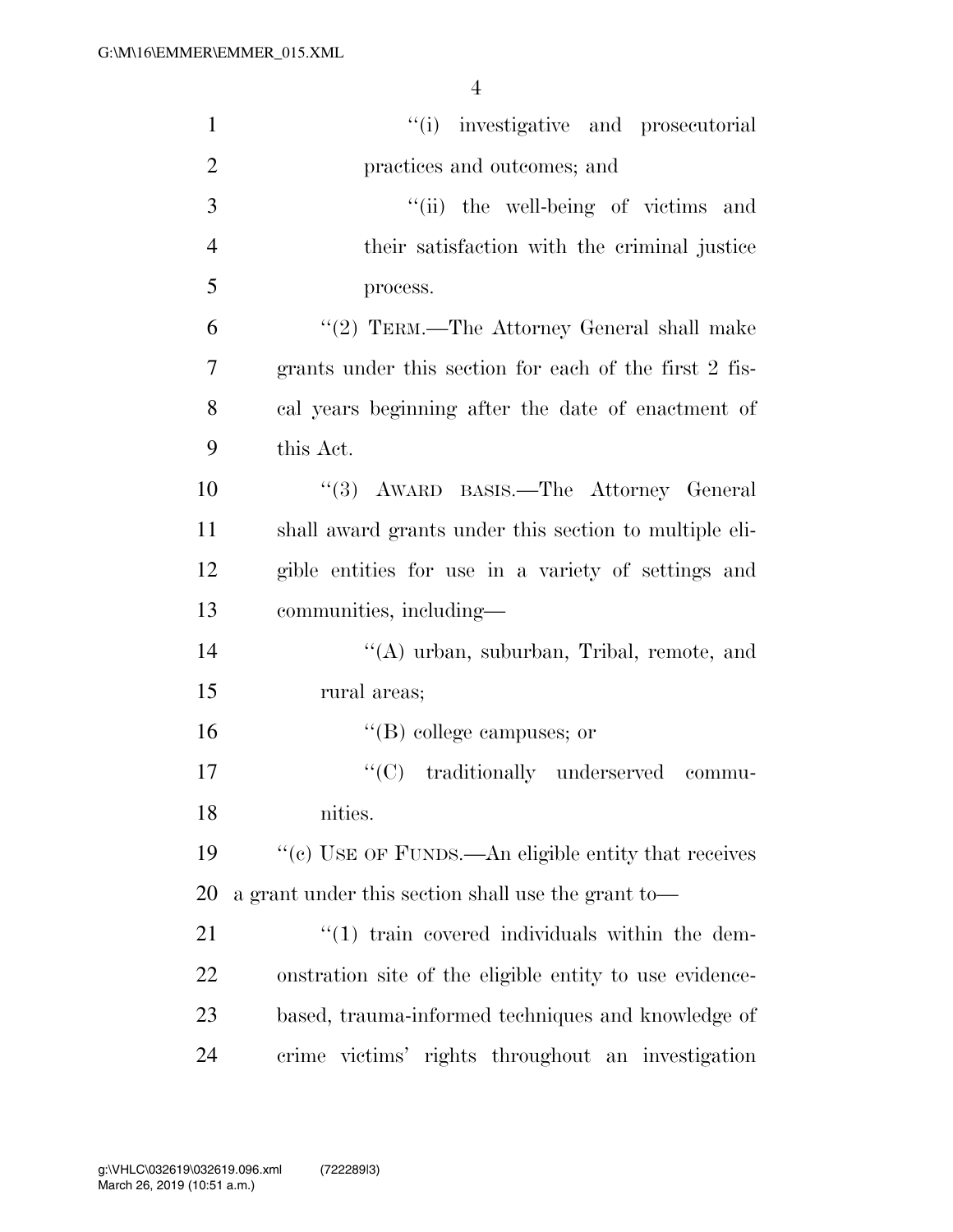| $\mathbf{1}$   | into domestic violence, dating violence, sexual as- |
|----------------|-----------------------------------------------------|
| $\overline{2}$ | sault, or stalking, including by—                   |
| 3              | "(A) conducting victim interviews in a              |
| $\overline{4}$ | manner that—                                        |
| 5              | "(i) elicits valuable information about             |
| 6              | the domestic violence, dating violence, sex-        |
| $\tau$         | ual assault, or stalking; and                       |
| 8              | "(ii) avoids re-traumatization of the               |
| 9              | victim;                                             |
| 10             | $\lq\lq (B)$ conducting field investigations that   |
| 11             | mirror best and promising practices available at    |
| 12             | the time of the investigation;                      |
| 13             | "(C) customizing investigative approaches           |
| 14             | to ensure a culturally and linguistically appro-    |
| 15             | priate approach to the community being served;      |
| 16             | "(D) becoming proficient in understanding           |
| 17             | and responding to complex cases, including          |
| 18             | cases of domestic violence, dating violence, sex-   |
| 19             | ual assault, or stalking—                           |
| 20             | "(i) facilitated by alcohol or drugs;               |
| 21             | "(ii) involving strangulation;                      |
| 22             | "(iii) committed by a non-stranger;                 |
| 23             | "(iv) committed by an individual of                 |
| 24             | the same sex as the victim;                         |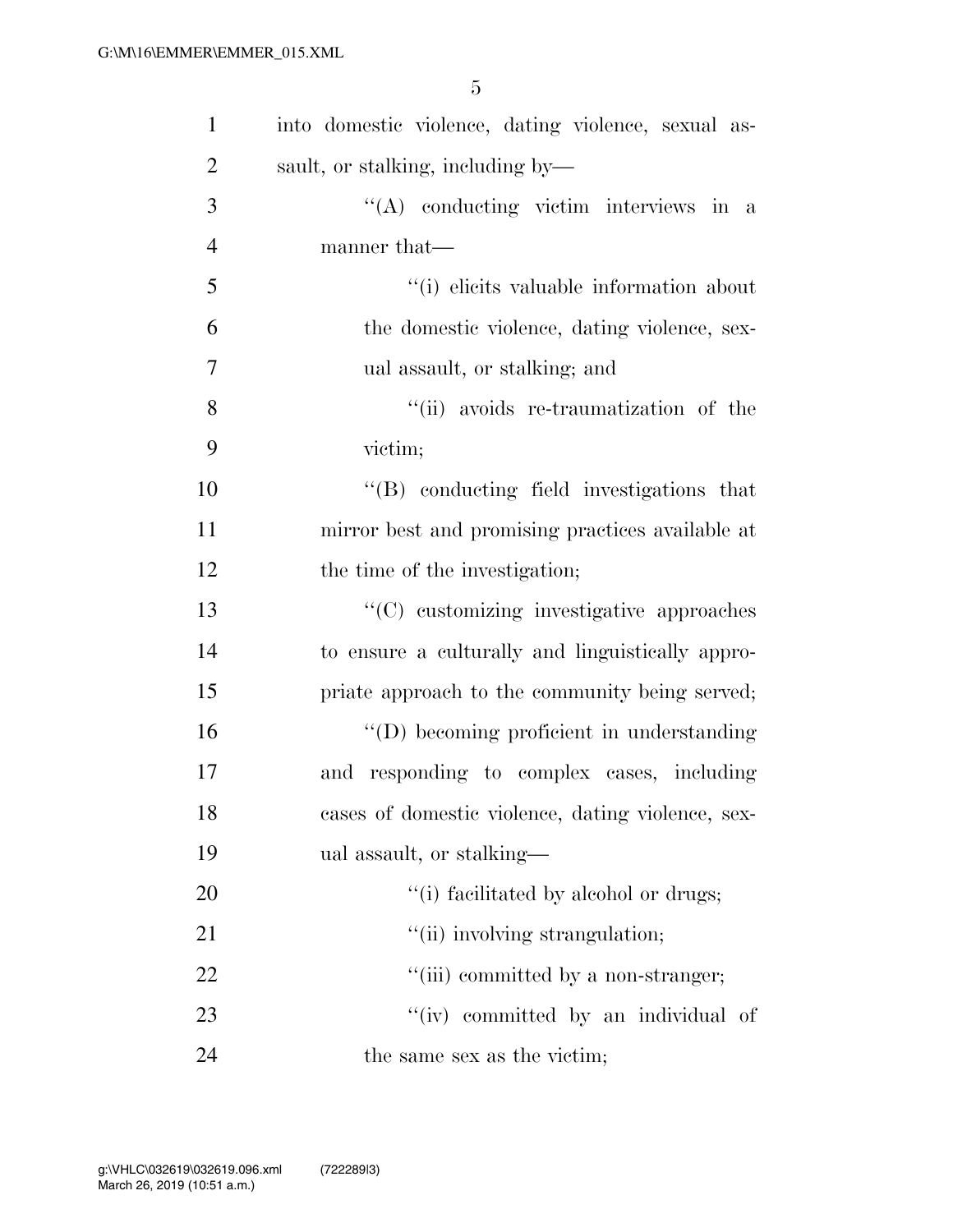| $\mathbf{1}$   | $f'(v)$ involving a victim with a dis-                 |
|----------------|--------------------------------------------------------|
| $\overline{2}$ | ability;                                               |
| 3              | " $(vi)$ involving a male victim; or                   |
| $\overline{4}$ | "(vii) involving a lesbian, gay, bisex-                |
| 5              | ual, or transgender (commonly referred to              |
| 6              | as 'LGBT') victim;                                     |
| $\overline{7}$ | $\lq\lq(E)$ developing collaborative relationships     |
| 8              | between—                                               |
| 9              | ``(i)<br>law enforcement officers<br>and               |
| 10             | other members of the response team; and                |
| 11             | "(ii) the community being served; and                  |
| 12             | "(F) developing an understanding of how                |
| 13             | to define, identify, and correctly classify a re-      |
| 14             | port of domestic violence, dating violence, sex-       |
| 15             | ual assault, or stalking; and                          |
| 16             | $\lq(2)$ promote the efforts of the eligible entity to |
| 17             | improve the response of covered individuals to do-     |
| 18             | mestic violence, dating violence, sexual assault, and  |
| 19             | stalking through various communication channels,       |
| 20             | such as the website of the eligible entity, social     |
| 21             | media, print materials, and community meetings, in     |
| 22             | order to ensure that all covered individuals within    |
| 23             | the demonstration site of the eligible entity are      |
| 24             | aware of those efforts and included in trainings, to   |
| 25             | the extent practicable.                                |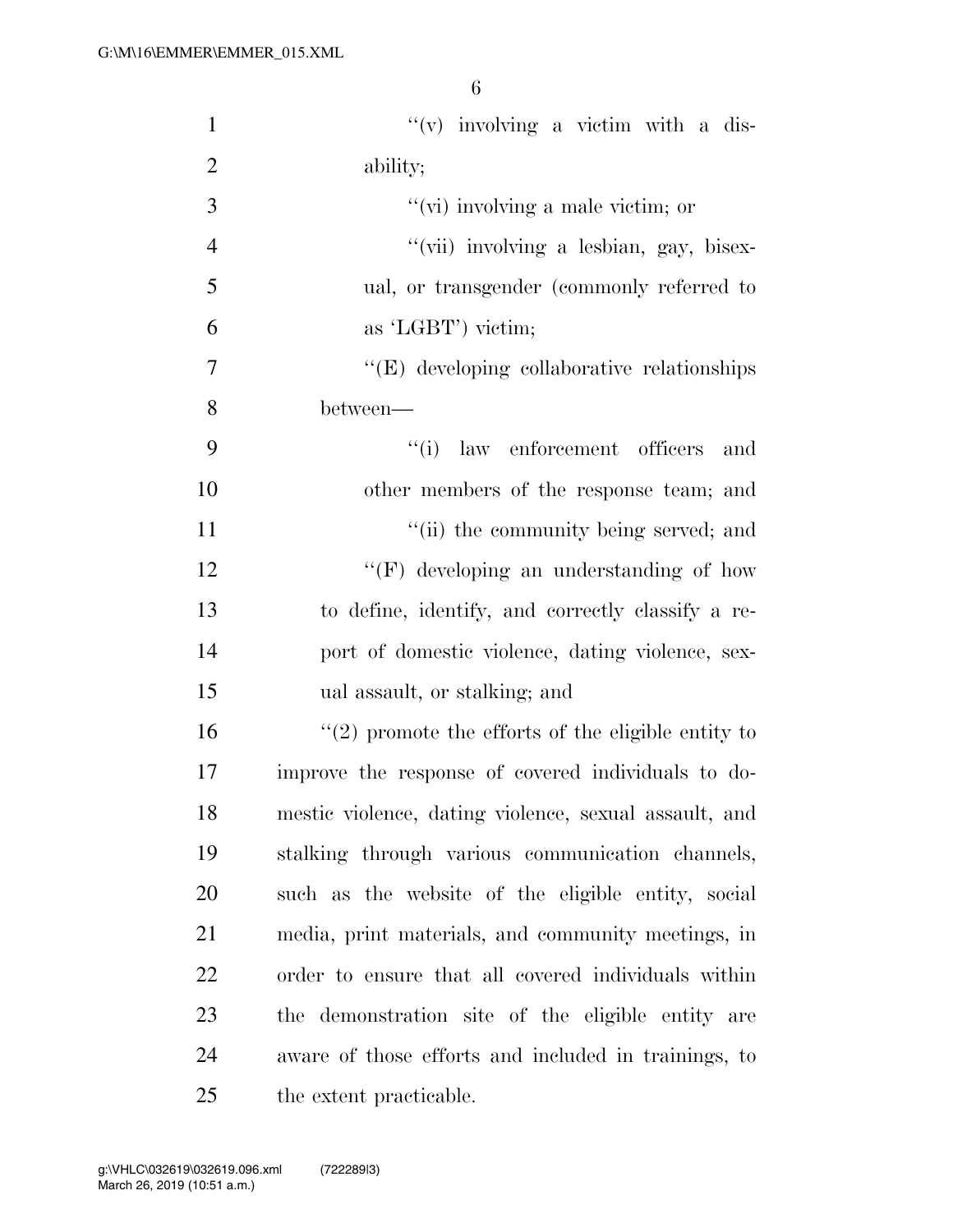| $\mathbf{1}$   | "(d) DEMONSTRATION PROGRAM TRAININGS ON                     |
|----------------|-------------------------------------------------------------|
| $\overline{2}$ | TRAUMA-INFORMED APPROACHES.-                                |
| 3              | $``(1)$ IDENTIFICATION<br>OF<br><b>EXISTING</b>             |
| $\overline{4}$ | TRAININGS.                                                  |
| 5              | "(A) IN GENERAL.—The Attorney General                       |
| 6              | shall identify trainings for law enforcement offi-          |
| $\overline{7}$ | cers, in existence as of the date on which the              |
| 8              | Attorney General begins to solicit applications             |
| 9              | for grants under this section, that—                        |
| 10             | "(i) employ a trauma-informed ap-                           |
| 11             | proach to domestic violence, dating vio-                    |
| 12             | lence, sexual assault, and stalking; and                    |
| 13             | "(ii) focus on the fundamentals of $\overline{\phantom{a}}$ |
| 14             | $\lq\lq$ trauma responses; and                              |
| 15             | "(II) the impact of trauma on                               |
| 16             | victims of domestic violence, dating vi-                    |
| 17             | olence, sexual assault, and stalking.                       |
| 18             | "(B) SELECTION.—An eligible entity that                     |
| 19             | receives a grant under this section shall select            |
| 20             | one or more of the approaches employed by a                 |
| 21             | training identified under subparagraph (A) to               |
| 22             | test within the demonstration site of the eligible          |
| 23             | entity.                                                     |
| 24             | "(2) CONSULTATION.-In carrying out para-                    |
| 25             | graph (1), the Attorney General shall consult with          |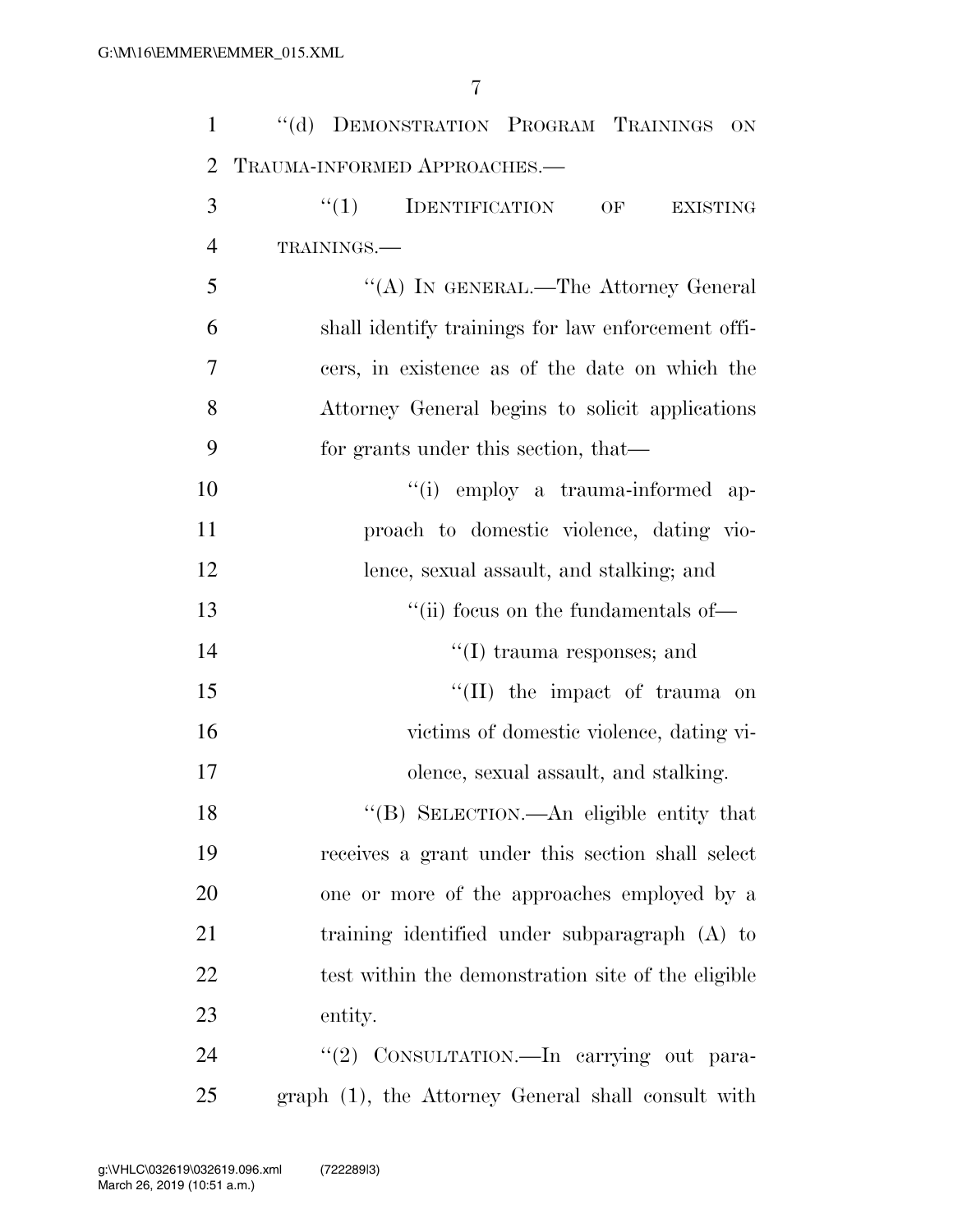the Director of the Office for Victims of Crime in order to seek input from and cultivate consensus among outside practitioners and other stakeholders through facilitated discussions and focus groups on best practices in the field of trauma-informed care for victims of domestic violence, dating violence, sex-ual assault, and stalking.

 ''(e) EVALUATION.—The Attorney General, in con- sultation with the Director of the National Institute of Justice, shall require each eligible entity that receives a grant under this section to identify a research partner, preferably a local research partner, to—

13 ''(1) design a system for generating and col- lecting the appropriate data to facilitate an inde- pendent process or impact evaluation of the use of 16 the grant funds;

17  $\frac{17}{2}$  periodically conduct an evaluation de-scribed in paragraph (1); and

19 ''(3) periodically make publicly available, during the grant period—

21 ''(A) preliminary results of the evaluations 22 conducted under paragraph  $(2)$ ; and 23 "'(B) recommendations for improving the

use of the grant funds.